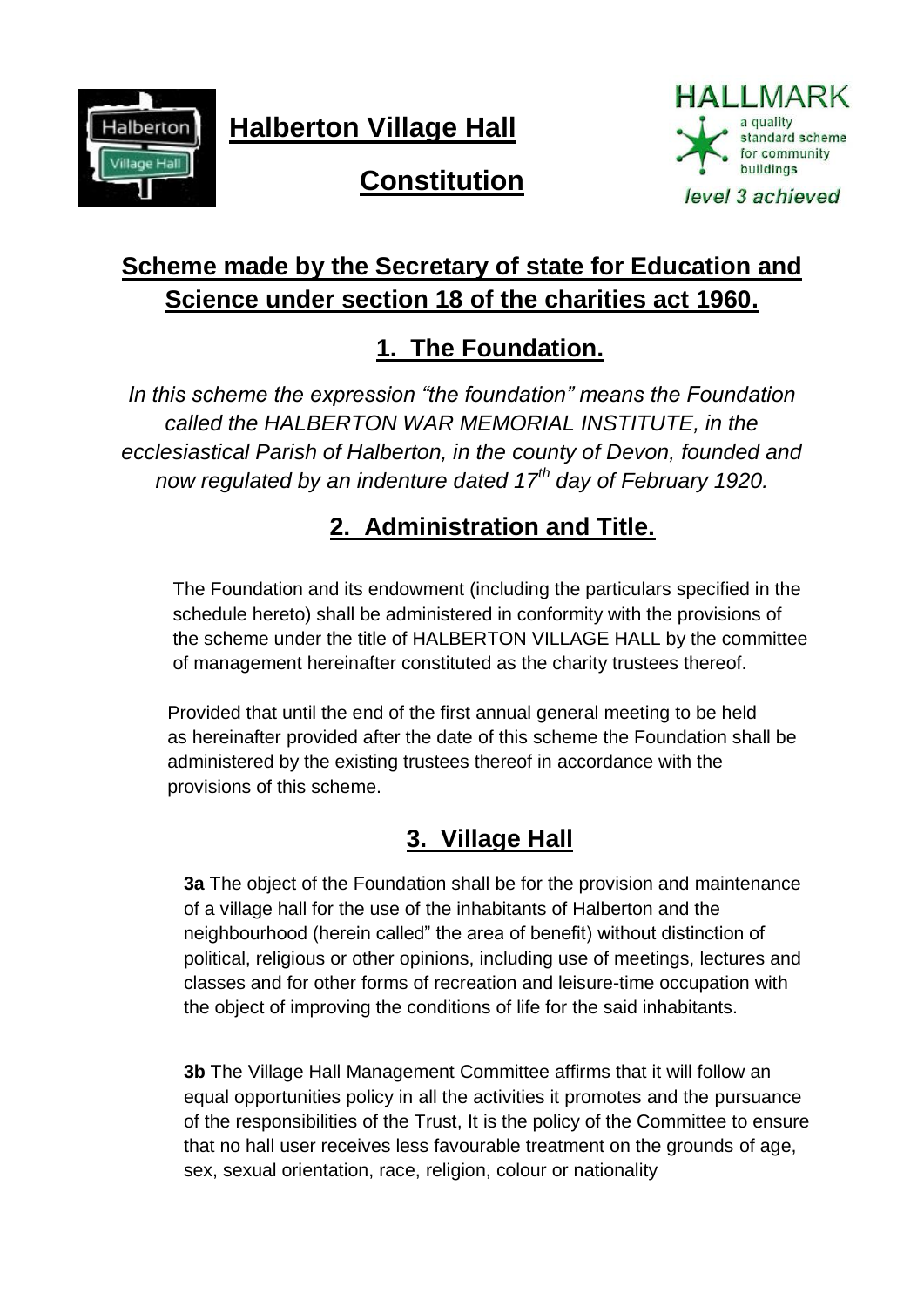### **4. Committee of Management.**

**(1)** The Committee of Management (hereinafter called "the Committee) shall when complete, and except as in this Scheme provided consists of up to 16 members that is to say:

Six elected members, to be appointed (except in the case of such members appointed to fill casual vacancies) at the Annual General Meeting to be held as hereinafter provided;

Up to ten non-elected members, to be either appointed representative members, one from each organization with a formal committee operating within the area of benefit or co-optive members (not more than three) to be appointed by the committee, if they think fit, at a duly constituted meeting.

**(2)** The Constitution of the Committee as in the clause before provided may, on the application of the Committee, be altered from time to time by Order of the Secretary of the State for Education and Science.

**(3)** The name of each Representative Member shall be notified to the Secretary of the Committee by the organisation by which he is appointed.

**(4)** A person who has previously been a Member of the Committee may be re-appointed

### **5. Additional Representative Members.**

The Committee may, by a resolution passed at a duly constituted meeting by the votes of not less than two-thirds of the Members for the time being, allow any organisation operating in the area of benefit which is not empowered to appoint a Representative Member by or under clause 4 of this Scheme to appoint such a Member.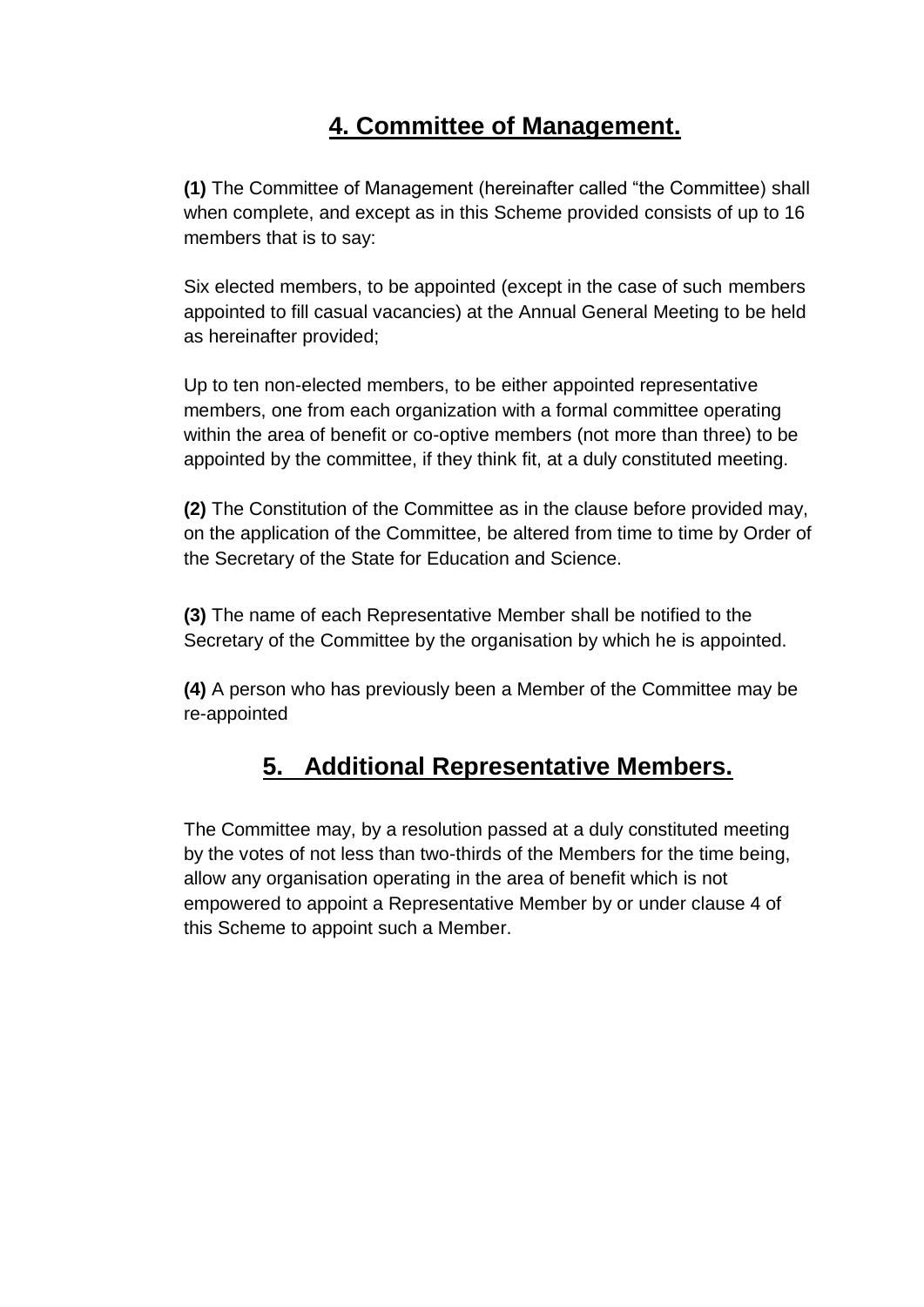### **6. Commencement of Membership.**

The period of the office of a Member of the Committee shall commence:

**(a)** In the case of Elected Members (other than such Member appointed to fill a casual vacancy), at the end of the Annual General Meeting at which he is appointed.

**(b)** In the case of a Representative Member appointed within one month before the Annual General Meeting, at the end of the Annual General Meeting next after his appointment; and in the case of any other Representative Member, on the day on which notification of his appointment is received by the Secretary of the Committee from the organisation appointing him; and

**(c)** In the case of a Co-optative Member, at the end of the meeting at which he is appointed.

### **7. Determination of Membership.**

**(1)** Any member of the Committee who is adjudicated a bankrupt, or who makes a composition or arrangement with his creditors, or who is incapacitated from acting, or who communicates in writing to the Committee a wish to resign, shall thereupon cease to be a Member.

**(2)** All Members of the Committee shall cease to hold office at the end of the Annual General Meeting next after the date on which they came into office.

#### **8. Casual Vacancies.**

**(1)** Upon the occurrence of a casual vacancy the Committee shall cause a note thereof to be in their minute book at their next meeting and such a vacancy in the office of Representative Member shall be notified as soon as possible to the proper appointing organisation.

**(2)** A casual vacancy in the office of Elected Member may be filled by the Committee and the period of office of a Member appointed to fill such a vacancy shall commence at the end of the meeting at which he is appointed.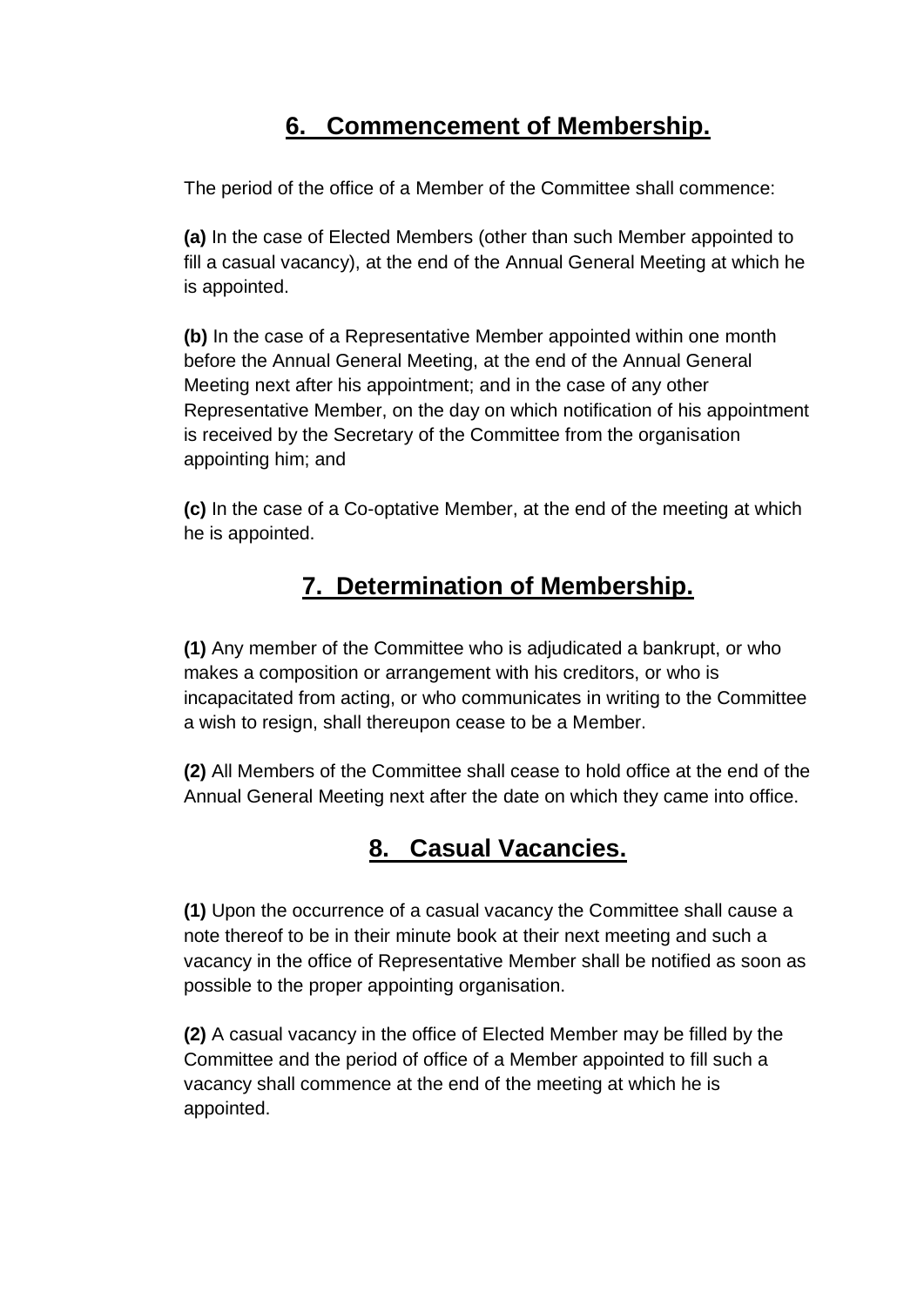### **9. Failure to Appoint**.

The proceedings of the Committee shall not be invalidated by any vacancy among its Members or by any failure to appoint or any defect in the appointment or qualification of any Member.

#### **10. Declaration by Members.**

No person shall be entitled to act as a Member of the Committee whether on a first or on any subsequent entry into office, until after signing in the minute book of the Committee a declaration of acceptance and of willingness to act in the trust of this Scheme.

### **11. Members not to be personally interested.**

Except in special circumstances with the approval in writing of the Secretary of State for Education and Science, no Member of the Committee shall take or hold any interest in any property belonging to the Foundation, otherwise than as a Trustee for the purpose thereof, or receive any remuneration, or be interested in the supply of work or goods, at the cost of the Foundation.

### **12. Meetings of the Committee.**

The Committee shall hold at least two ordinary meetings in each year. A special meeting may be summoned at any time by the Chairman or by any two Members upon seven days' notice being to all other Members of the matters to be discussed.

#### **13. Chairman.**

**(1)** The Committee at their first meeting in each year after the Annual General Meeting shall elect one of their number to be Chairman of their meetings until the commencement of the first meeting after the Annual General Meeting in the following year and may also elect one of their number to be Vice-Chairman. The Chairman and the Vice-Chairman, if any, shall always be eligible for re-election.

**(2)** If the Chairman and the Vice-Chairman, if any, are absent from any Meeting, the Members present shall, before any other business is transacted, choose one of their number to preside at that meeting.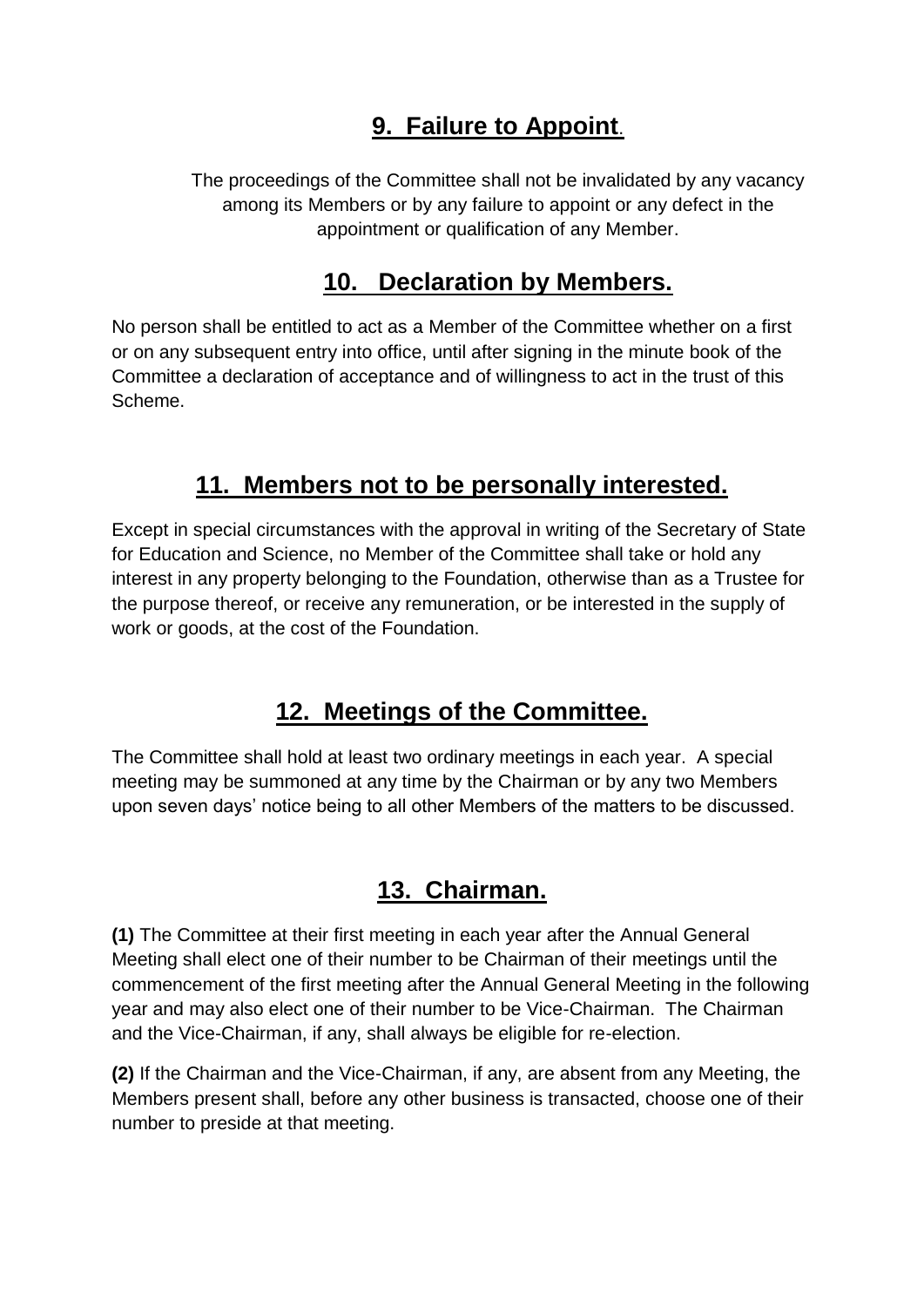#### **14. Voting.**

Every member shall (except as in this Scheme provided) be determined by the majority of the Members of the Committee present and voting on the question and in case of equality of votes the Chairman of the meeting shall have a second or casting vote.

### **15. Annual General Meeting.**

**(1)** There shall be an Annual General Meeting in connection with the Foundation which shall be held in the month of September in each year or as soon as practicable thereafter.

**(2)** All inhabitants of the area of benefit of eighteen years of age and upward shall be entitled to attend and vote at the Annual General Meeting.

**(3)** The first Annual General Meeting after the date of this Scheme shall be convened by the existing Trustees and every subsequent Annual General Meeting shall be convened by the Chairman.

**(4)** Public notice of every Annual General Meeting shall be given in the area of benefit at least seven days before the date thereof.

**(5)** The persons who are present at the first Annual General Meeting after the date of this Scheme shall, before any other business is transacted, appoint a Chairman of the meeting. The Chairman of subsequent Annual General Meetings shall be the Chairman for the time being of the Committee, but, if he is not present, the persons present shall, before any other business is transacted, appoint a Chairman of the meeting.

**(6)** The Committee shall present to each Annual General Meeting the report and accounts of the Foundation for the preceding year.

### **16. Application of Income.**

After payment of any expenses and administration, the net income of the Foundation, whether arising from the use of the Village Hall by other bodies or persons or otherwise, shall be applied by the Committee in one or other or both of the following ways:

**(a)** In the maintenance, repair and insurance of the Village Hall and the furniture and effects therein and the payment of rates, taxes, salaries of paid officers and servants and other outgoings on connection therewith.

**(b)** In otherwise furthering the object of the Foundation.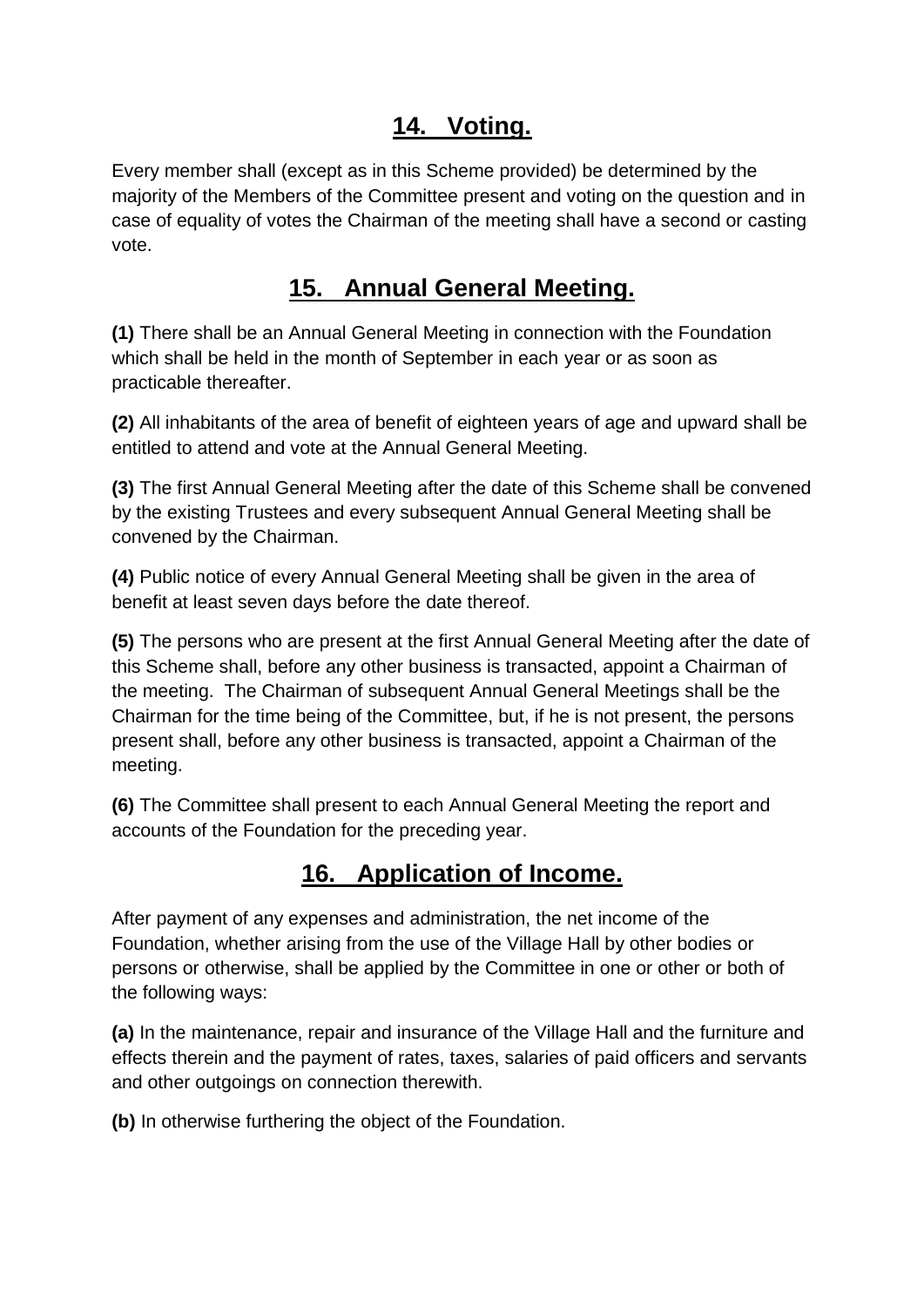#### **17. Surplus Cash.**

Any sum of cash at any time belonging to the Foundation and not needed as a balance for working purposes shall be invested unless the Secretary of State for Education and Science otherwise directs.

#### **18. Power to make Rules.**

Within the limits prescribed by this Scheme the Committee may from time to time make and alter rules for the conduct of their business and for the summoning and conduct of their meetings, the deposit of money at a proper bank, the custody of documents, and in particular reference to:

**(a)** The terms and conditions upon which the Village Hall may be used for the purposes specified in this Scheme by the persons or bodies other than the Committee and the sum (if any) to be paid for such use.

**(b)** The appointment as Secretary (to hold office at their pleasure) of one of themselves without salary or some other fit person at such salary, if any, as the Committee may from time to time determine.

**(c)** The appointment of an Auditor, Treasurer and such other unpaid officers as the Committee may consider necessary and the fixing of their respective terms of office.

**(d)** The engagement and dismissal of such paid officers and servants as the Committee may consider necessary.

**(e)** The numbers of Members, being not less than one third of the total number of Members for the time being, who shall form a quorum at meetings of the Committee.

### **19. Minutes and Accounts.**

A minute book and books of accounts shall be provided and kept by the Committee.

#### **20. Vesting Property.**

The Committee and all other persons capable of being bound by this Scheme shall, unless the Secretary of State for Education and Science otherwise in writing directs, do all such acts as may be necessary in order to vest in and transfer to the Official Custodian for Charities all freehold and leasehold lands and hereditaments and all stocks, shares, funds and securities at any time belonging to the Foundation.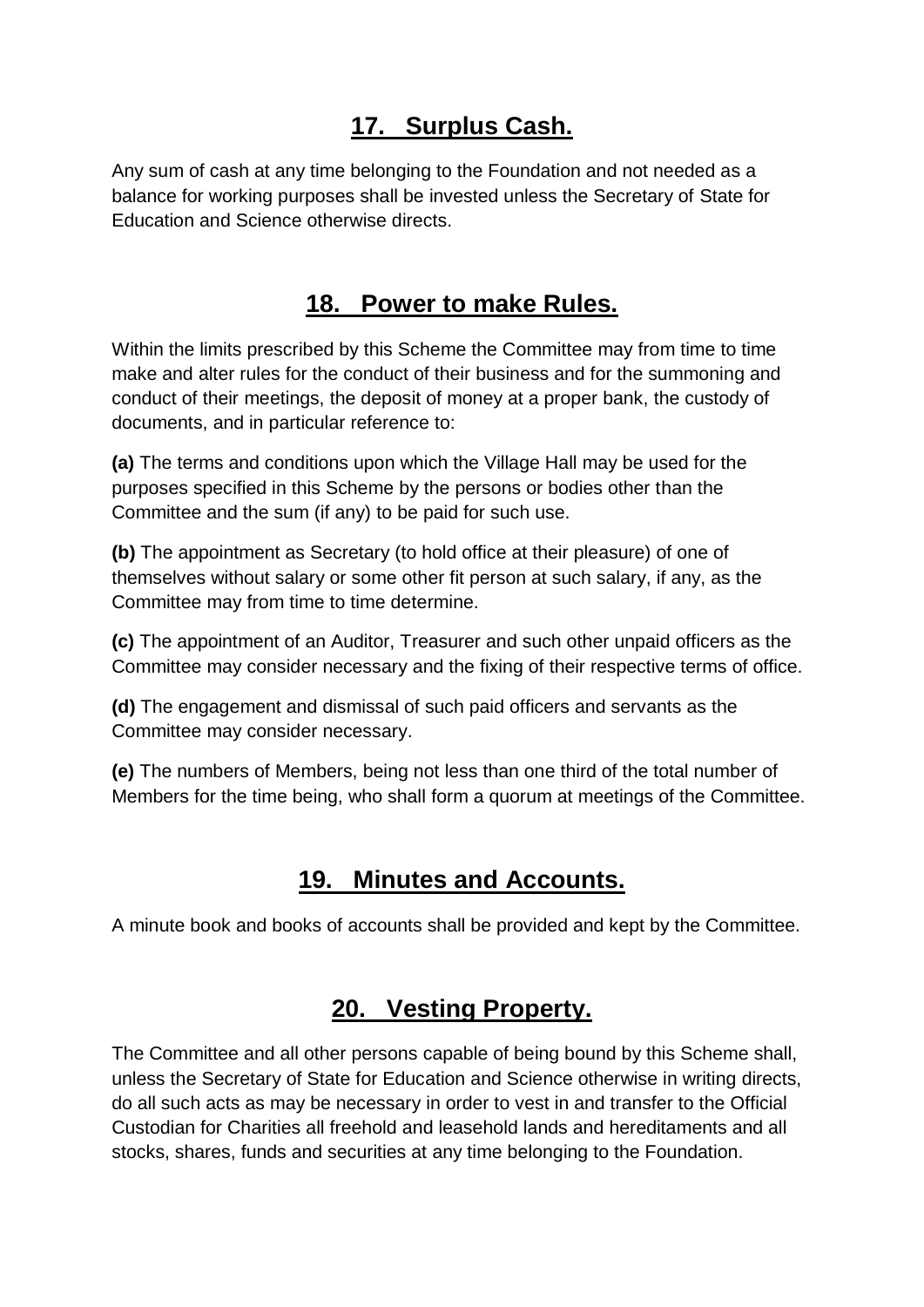#### **21. Donations.**

The Committee shall accept any donations or property for the general purposes of the Foundation and they may also accept donations or property for any special object connected with the Foundation not inconsistent with the provisions of this Scheme.

#### **22. Questions under the Scheme.**

If any question arises as to the construction of this Scheme, or as to the regularity or the validity of any acts done or about to be done under this scheme, it shall be determined by the Secretary of State for Education and Science, upon such application made to him for the purpose as he thinks sufficient, and such determinations shall be binding on the Committee and all persons claiming under the Foundation.

#### **23. Interpretation.**

The interpretation Act 1889 shall apply for the interpretation of this Scheme as it applies for the interpretation of an Act of parliament.

#### **24. Date of Scheme.**

The date of this Scheme shall be the day on which it is established by an order of the Secretary of State for Education and Science.

**--------------------------------------------------------------**